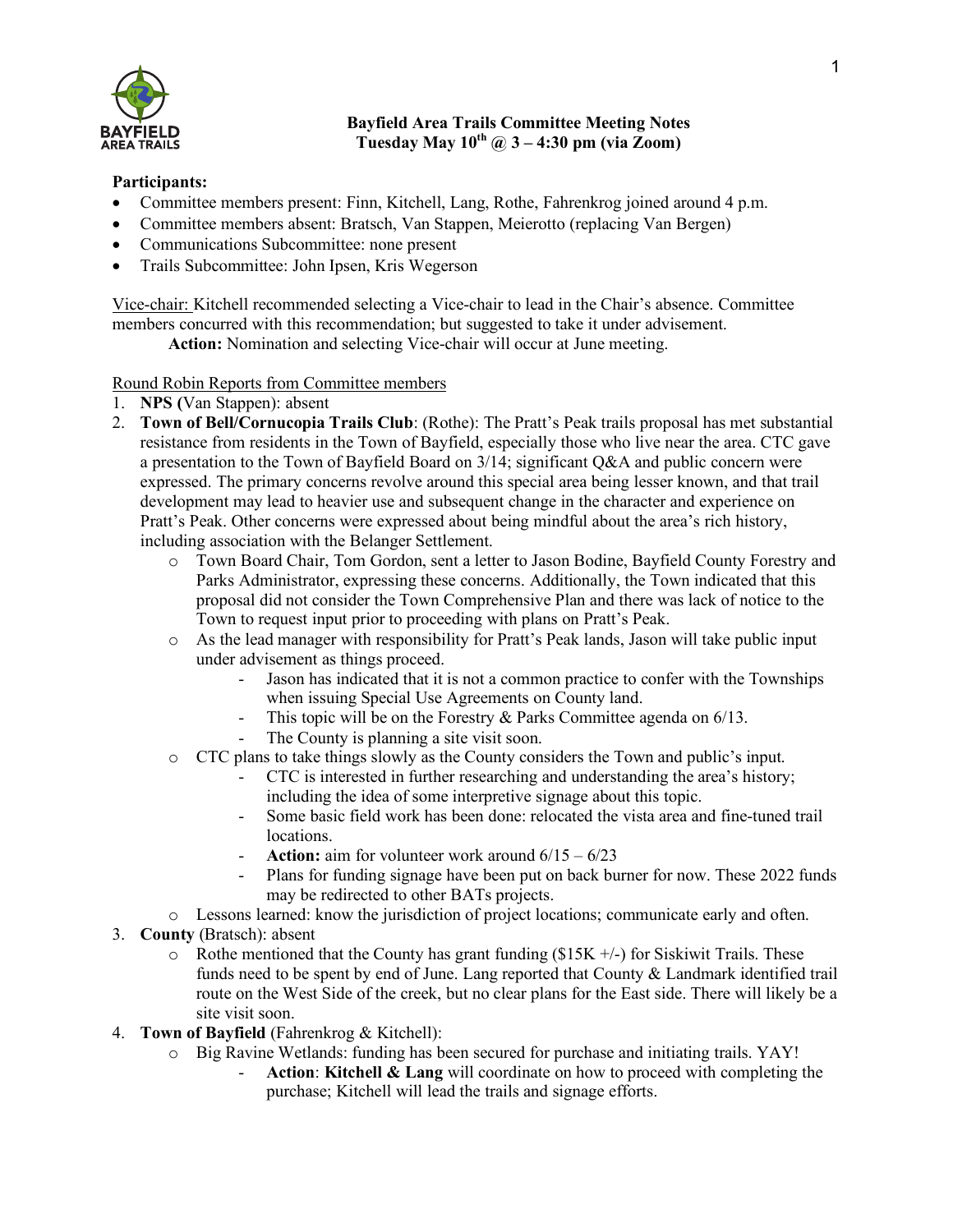- $\circ$  Pikes Creek Trail: Kitchell & Steve Vizanko will do final route flagging soon; then there will be a field walk through with DNR. The goal is to obtain DNR permit soon, hopefully in June. Bridge designs and costs are still being researched. Some grants and donations have been secured for trail construction. Three more grants have been submitted for the trail and the bridge. Fundraising for matching funds will be forthcoming, likely in July.
- o Construction on County J for 1-2 months
- 5. **Landmark** (Lang): Brownstone Trail is their focus in Bayfield Area:
	- o Still negotiating purchase agreement with Maki family. Hopefully it will be signed within a few weeks.
	- o Fundraising brochure and appeal will be forthcoming:
		- Phase 1: \$925K by end of 2022: land purchase & move of bus business.
		- Phase 2 in 2023: restoration of site and trail
			- Phase 1 & 2 total cost: \$1.3M
	- $\circ$  1<sup>st</sup> & 3<sup>rd</sup> week of the month: they will be leading hikes on BST
	- o Aiming to install a reroute of trail for foot traffic this year, after agreement is signed.
		- Action: Kitchell & Lang to visit site to identify route, costs, and project plan.
		- Will need to reconstruct barrier at reroute location.
		- BATs volunteers may help.

## 6. **Ashwabay (AOEF)** (Finn):

- o The merger of Big Top and AOEF is complete. Kim Ogle is Board President, Chuck Finn is Vice-Pres. Chuck will continue as AOEF rep. on BATs.
- o Old bridge on Jolly Long is shot. There is a need to replace it.
- o Working on re-designing the trail system with some additional trails and moving toward more double-track nordic.
- o Will likely need some volunteer help in the fall.
- 7. **City: (**Kitchell)
	- o Upcoming Big Ravine projects: 5/14: viewshed planting; 5/21-29: school trail & Gil Larsen step rebuild; 6/24 -30 West Rim maintenance
	- o Bird walk on 5/14 with Neil Howk
- 8. **Red Cliff** (Meierotto): Vanbergen left TNR
	- o \*Letter regarding BATs incorporation
	- o **Action:** Kitchell will send a letter of acknowledgement, appreciation of Tribe's ongoing involvement and great work by Van Bergen…etc.

Trails Subcommittee (TsC): Kitchell, Ipsen, Wegerson, Johnson

- \*Projects schedule: Kitchell
	- o **Action:** Update to reflect Pratt's Peak 6/15 6/23
- Governance update (defer final approval until the June meeting): Wegerson
	- o Charter revisions:
		- Increased to 12 members (11 filled)
		- § 2 co-chairs to share leadership
		- BAT chair to serve as advisor/liaison rather than TsC member
	- o TsC membership to be recommended for approval in June
	- o Co-chairs to be selected at May meeting
- Trainings update: Ipsen
	- o 7 BATs volunteers completed chainsaw training sponsored by USFS
	- o 3 of the 7 completed the required CPR/First Aid
	- o 4 of the 7 still need SPR/First Aid: working with RFR to provide this course locally.
	- Adopt-a-Trail program: feedback & general endorsement: Kitchell
		- o General support expressed